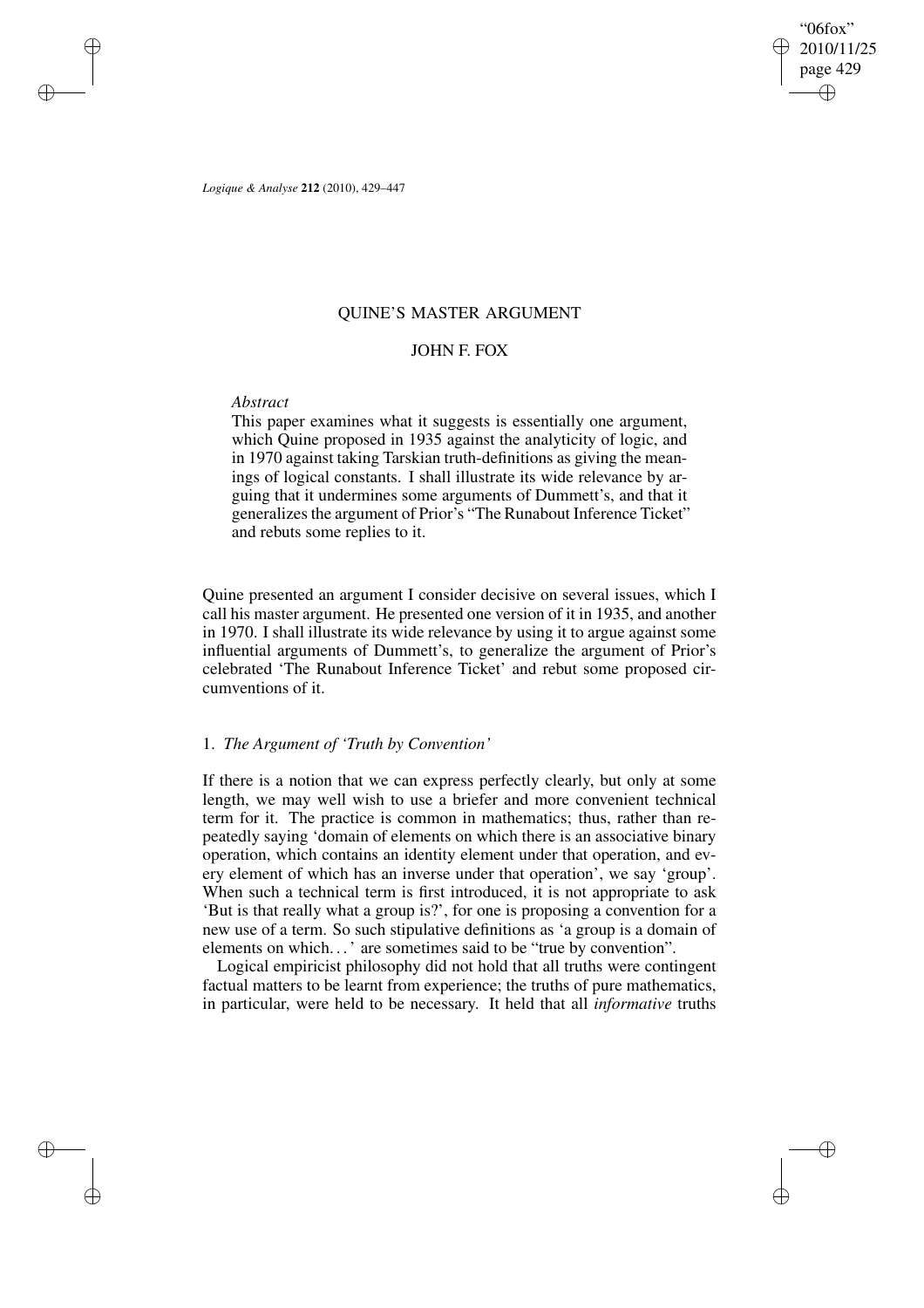"06fox" 2010/11/25 page 430 ✐ ✐

✐

✐

430 JOHN F. FOX

were contingent and depended on experience (hence the 'empiricist'); but that e.g. pure mathematics was not informative at all, but *analytic*, expressing merely the meanings of words. Since it also held that the meanings of words was a matter of convention, pure mathematics could be explained as *true by convention*, like definitions. Typically, they held that pure mathematics was reducible by definitions to logic (hence the 'logical'), a belief largely inspired by Russell and Whitehead's *Principia Mathematica*.

This is relevant background to Quine's 1935 paper, 'Truth by Convention', which appeared in a volume in honour of Whitehead. In part I Quine presented an account of definitions as conventional, eliminable abbreviations. He made the point, as old as Aristotle, that any sequence of such definitions serves only to reduce, never entirely to eliminate, undefined notation. He made it clear what is involved in the task of reducing [some part of axiomatized] mathematics to logic. First there is a conceptual task, that of defining all the notions of [that part of] mathematics in the vocabulary of logic alone; then there is a doctrinal task, that of showing that its axioms, interpreted taking these definitions as abbreviations of logical claims, are truths of logic.

These are difficult enough tasks. But if their purpose is to show that [part of] mathematics is true by convention, or that it is analytic, more yet must be done:

. . . in strictness we cannot regard mathematics as true purely by convention unless those logical principles to which mathematics is supposed to reduce are likewise true by convention. And the doctrine that mathematics is *analytic* accomplishes a less fundamental simplification for philosophy than would at first appear, if it asserts only that mathematics is a conventional transcription of logic, and not that logic is convention in turn: for if in the end we are to countenance any a priori principles at all which are independent of convention, we should not scruple to admit a few more, nor attribute crucial importance to conventions which serve only to diminish the number of such principles by reducing some to others.<sup>1</sup>

Quine then supposes that logic has been streamlined by having its primitive terms reduced by definition to a very small number that are not mutually definable. (This had already been done, in several ways.) He also supposes that these are not definable in other terms still available in our reduced language: in other words, that the process of reducing primitives has been carried as far as it can go. He also assumes that logic, in this "primitive" notation, has been adequately axiomatized — that a few logical truths ("the axioms")

 $1$  Ouine 1935:80-81.

✐

✐

✐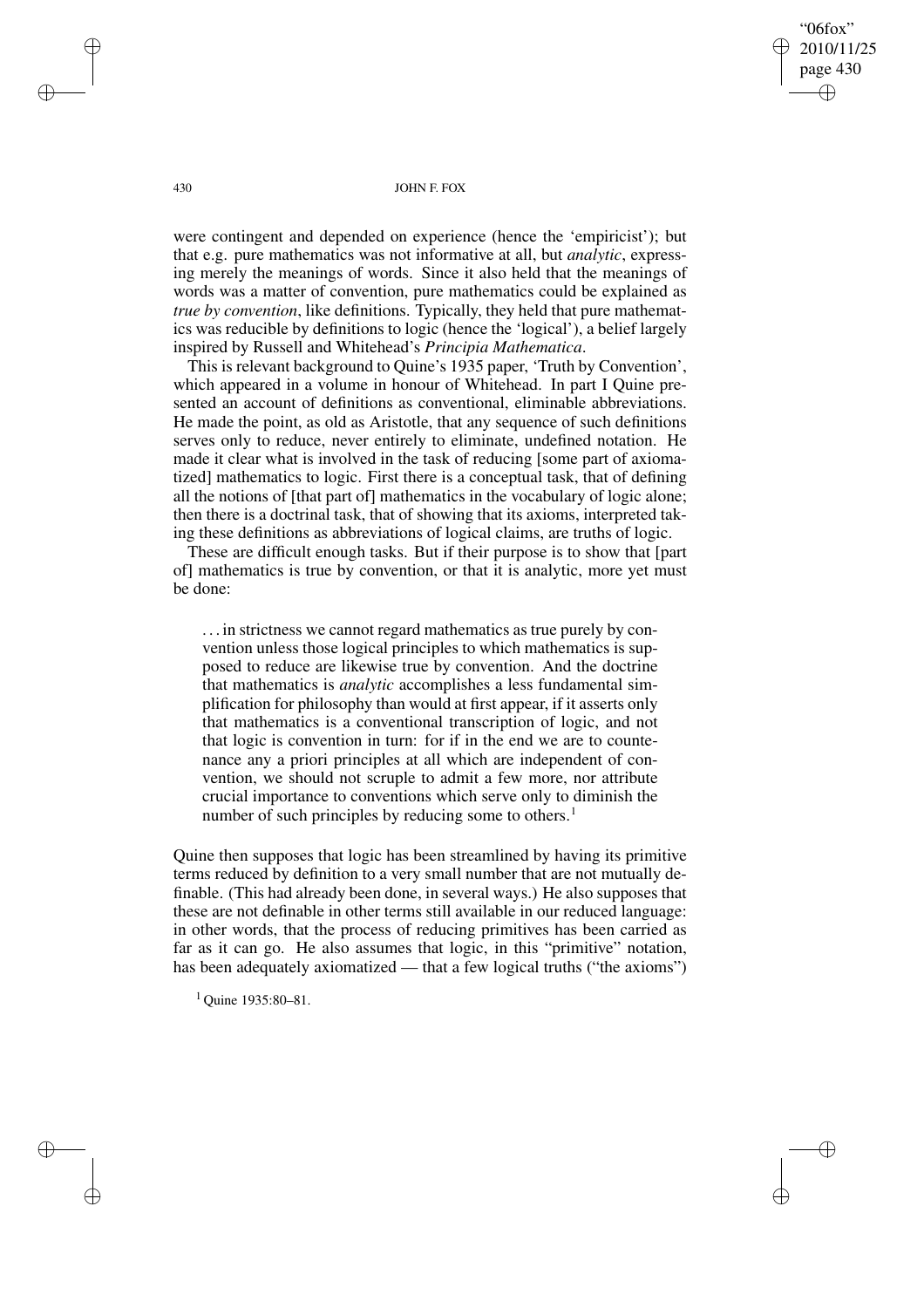have been isolated, from which the others logically follow by a few logical rules that have also been articulated. (For most simple systems of logic, this too had been achieved in various ways.) Then he makes the point that if the *axioms* of logic are true by convention, it will not be by definition; for there are, by his assumptions, no expressions left in terms of which they can be defined. How then can we understand them as true by convention?

He suggests a device that might well do the trick:

✐

✐

✐

✐

A word may, through historical or other accidents, evoke a train of ideas bearing no relevance to the truth or falsehood of its context; in point of *meaning*, however, as distinct from connotation, a word may be said to be determined to whatever extent the truth or falsehood of its contexts is determined. Such determination of truth or falsehood may be outright, and to that extent the meaning of the word is absolutely determined; or it may be relative to the truth or falsehood of statements containing other words, and to that extent the meaning of the word is determined relatively to those other words. A definition endows a word with complete determinacy of meaning relative to other words. But the alternative is open to us, on introducing a new word, of determining its meaning *absolutely* to whatever extent we like by specifying contexts which are to be true and contexts which are to be false.<sup>2</sup>

So the task Quine is now considering is a very specific one, required if the claim that logic is true by convention can be defended in this way. Not only must we be able to specify the truth-conditions of contexts of the primitives of logic in such a way that all of logic comes out as true, but we must be able to do this without using or supposing as already available to us either the notions whose contexts' truth-conditions we are thus specifying, or their equivalents. For if we could use these, either we would not, contrary to the assumption, have already reduced such notions by definitions as far as possible; or else we would not, contrary to the assumption, be introducing signs *new to our language* by explicit statement of truth-conditions. Quine presents his conclusion in two alternative formulations:

 $2$  Ibid.:82-83.

✐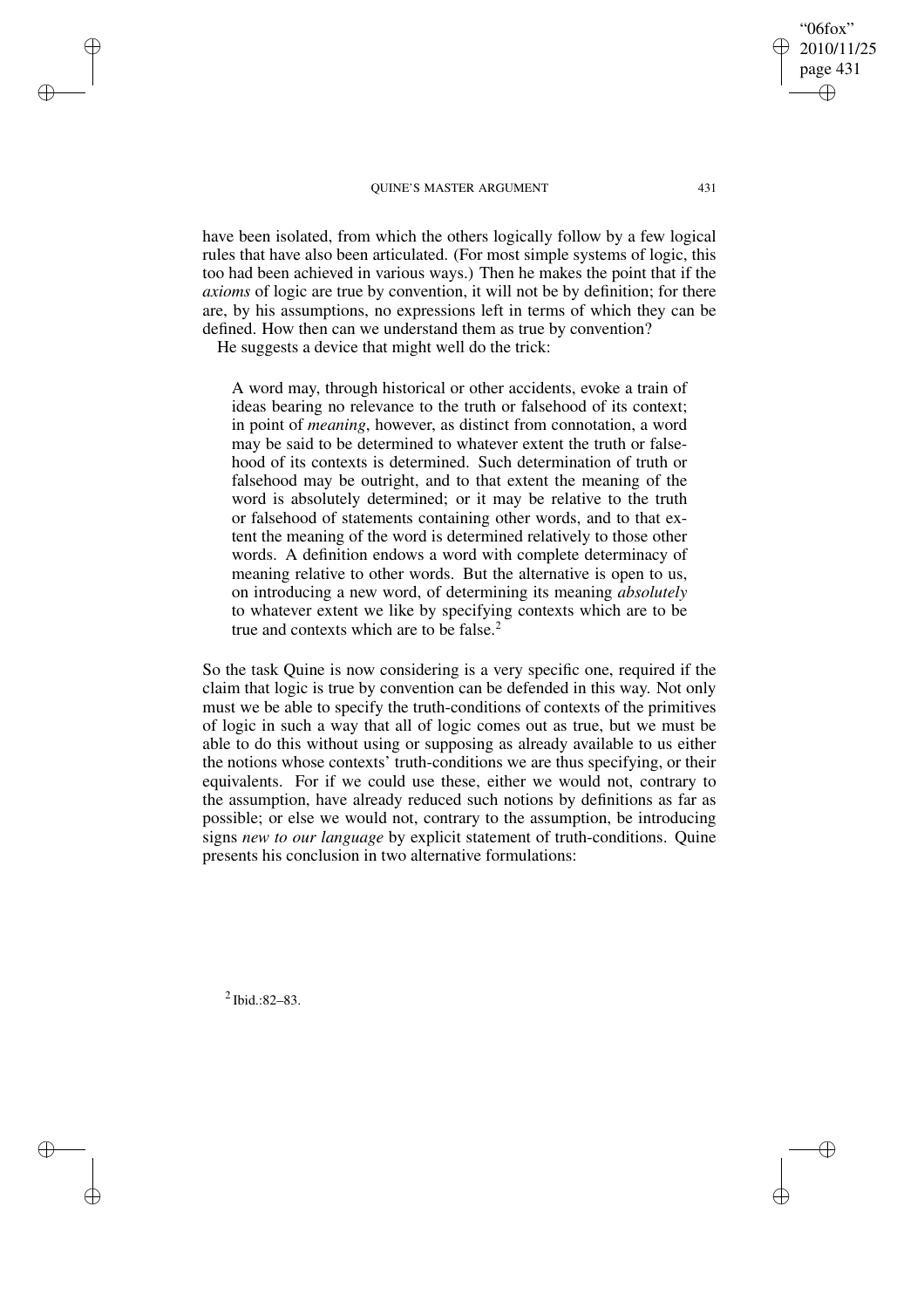"06fox" 2010/11/25 page 432 ✐ ✐

✐

✐

#### 432 JOHN F. FOX

In a word, the difficulty is that if logic is to proceed *mediately* from conventions, logic is needed for inferring logic from the conventions. Alternatively, the difficulty which appears thus as a selfpresupposition of doctrine can be framed as turning upon a selfpresupposition of primitives.<sup>3</sup>

But these are two difficulties, that need to be distinguished. Quine shows at length that to offer outright definitions for logical notions, and use them to determine what were the logical truths, we would have to understand, before and independently of the definitions, expressions equivalent to those being defined. We would need them in order to *state* such definitions — e.g. in defining 'x' we would have to say something like '*Every* expression of the form . . . is to be counted true'. This is what he calls 'self-presupposition of primitives'. But then we would also need to *use* them in the required way; e.g. to *infer* from the definition and the observation 'This expression is of the form . . .' the truth of the expression in question, we must *already* understand 'every' well enough to recognize the soundness of such inferences. This is what he calls 'self-presupposition of doctrine'.

Quine's argument is presented in the context of the assumption that the process of reducing the number of logical notions through word-word definitions had already been carried as far as possible; that we are working within a language that lacks any equivalents for its basic logical constants. That, after all, is why it is "outright" rather than word-word definitions that are being considered. So his conclusion contradicts the assumptions of his argument. But there were two such assumptions. Since one, the claim that a chain of word-word definitions must terminate, is established, the force of the reductio falls on the other: that basic truths of logic can be founded on outright definitions. So if 'truth by convention' is understood, as it had been, in terms of such paradigms as the equivalences or identities presented as stipulative definitions, claims that logical truths are true by convention, and claims that the standard logical inferences are valid because of the meanings logical constants are given by convention, are *wrong*. Conventions of the kind of word-word definitions merely reduce the problem to that of inferences involving basic logical constants; and these constants *cannot* be given their meanings by outright definition.<sup>4</sup>

### <sup>3</sup> Quine 1935:97.

<sup>4</sup> Quine did not put his conclusion so strongly or simply. He was irenically prepared in effect even to allow the *phrase* 'true by convention' to be used, as if itself by convention, of such stipulations, but then to argue that the customary *connotations* of the phrase did not apply, and that it was quite unclear what interesting and defensible claim was being made in so using it. This apparently harmless irenicism was unfortunate, for it enabled such defenders

✐

✐

✐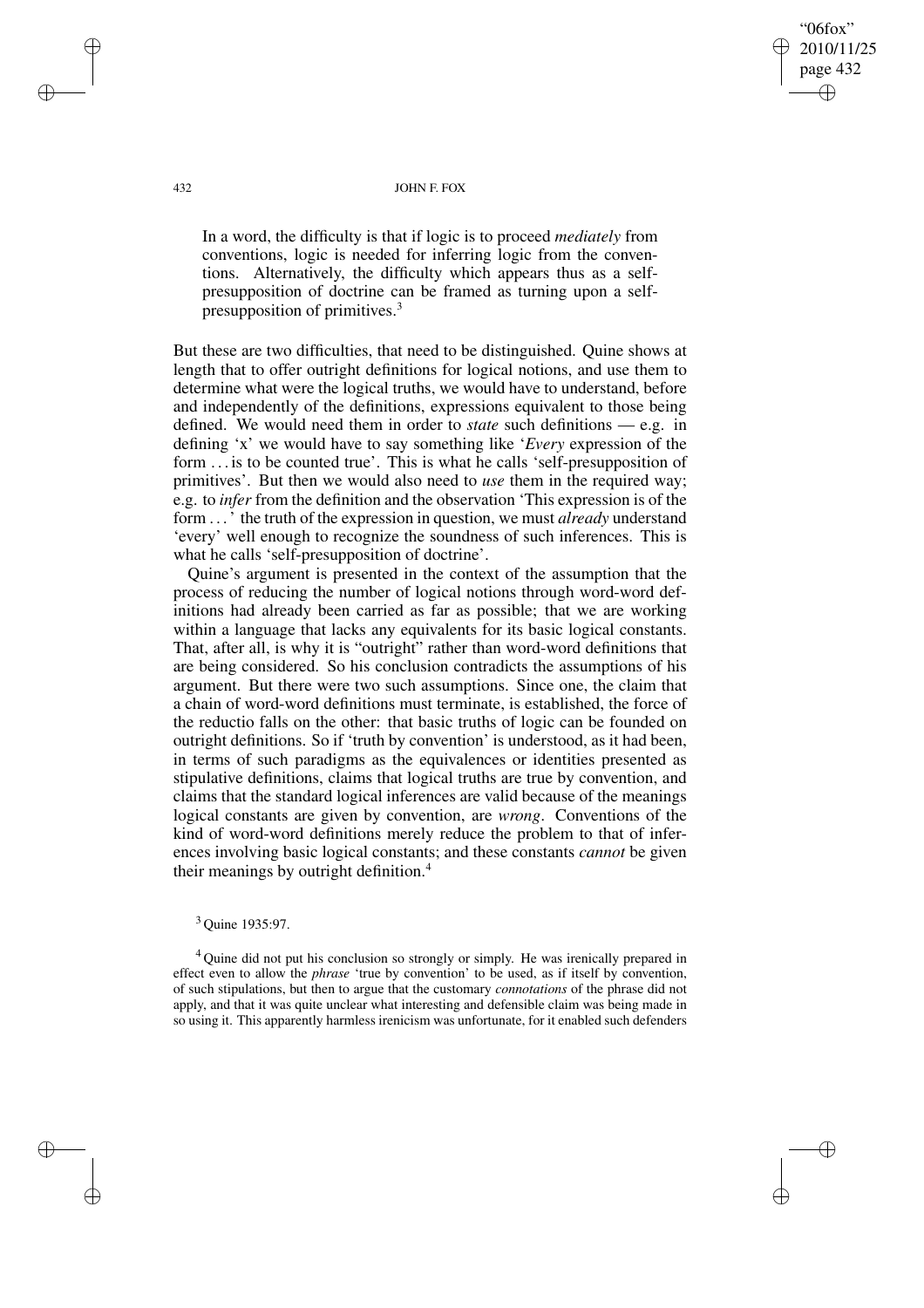The historic importance of this argument was directly to discredit the then widely accepted assumption that logic and arithmetic had been shown to be analytic. Indirectly, by raising doubts about this conclusion, it helped call into question what had been taken as self-evident, the very existence of a priori knowledge.

# 2. *The Argument in 'Philosophy of Logic'*

✐

✐

✐

✐

35 years later, in *Philosophy of Logic*, Quine made much the same point again, for a different purpose:

A reasonable way of explaining an expression is by saying what conditions make its various contexts true. Hence one is perhaps tempted to see the above (Tarskian) satisfaction conditions as explaining negation, conjunction and existential quantification. However, this view is untenable; it involves a vicious circle. The given satisfaction conditions for negation, conjunction and quantification presuppose an understanding of the very signs they would explain, or of others to the same effect. A negation is explained as satisfied by a sequence when the constituent sentence is not satisfied by it; a conjunction is satisfied by a sequence when the one constituent sentence and the other are satisfied by it, and an existential quantification is satisfied by a sequence when the constituent sentence is satisfied by some suitably similar sequence. If we are prepared to avail ourselves thus of 'not', 'and' and 'some' in the course of explaining negation, conjunction and existential quantification, why not proceed more directly and just offer these words as direct translations? $5$ 

Though this time round the argument is pellucid, his target is made less clear. I will suggest some targets that it hits.

of orthodox analyticity theory as Carnap to reply in effect: yes, claims of analyticity are themselves analytic and so of course conventional; what's the worry?

<sup>5</sup> Quine 1970:40.

"06fox" 2010/11/25 page 433

✐

✐

✐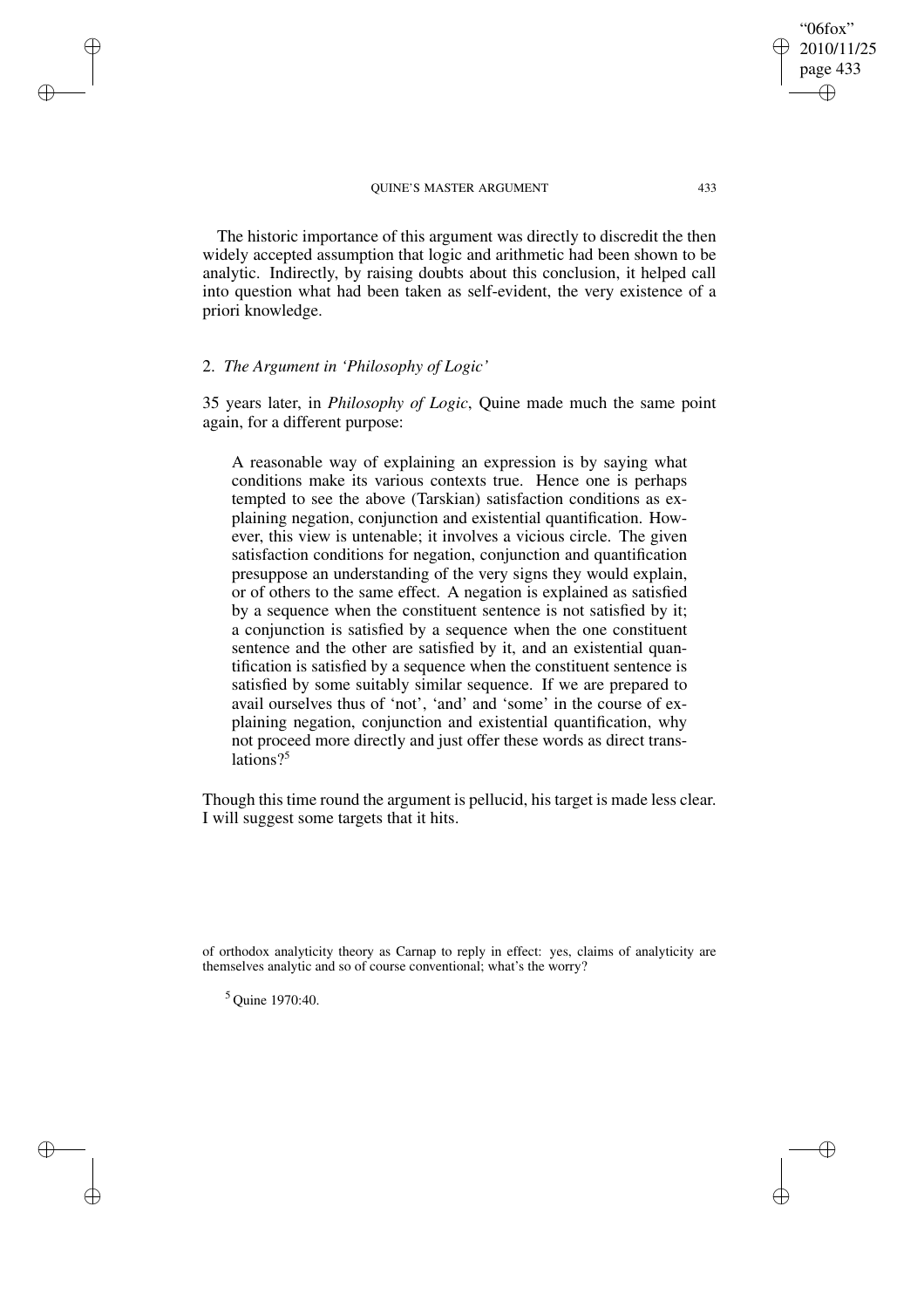434 JOHN F. FOX

"06fox" 2010/11/25 page 434

✐

✐

✐

✐

# 3. *Dummett and the Redundancy Theory*

About what is meant by 'explaining' or 'giving' the meaning of an expression there are obscurities and disagreements. Fodor, I think, once complained that "the notion of 'giving sense to a notion in a context' is one I think has been given no sense in this context." Much of how Dummett argues would make sense if for him, 'gives the meaning' implies at least: would successfully convey the sense to someone who does not already understand any synonymous expression.<sup>6</sup> Dummett took the thesis that giving truth-conditions of an expression was all that was required to give its meaning, in the sense of 'sense', as so central that were it to fail, the very notion of truth should be scrapped:

Are we then to say that laying down the truth-conditions for a sentence is not sufficient to determine its sense, that something further will have to be stipulated as well? Rather than say this we should abandon the notions of truth and falsity altogether.<sup>7</sup>

He also assumed (as will become clear) that such giving of sense would be enough to justify those claims that were true in virtue of sense, and also that the theorems of logic would thus be true in virtue of their sense; in effect, a doctrine of the analyticity of logic.

In 1959 Dummett wrote a seminal paper, at the end of which he tentatively suggested accepting the redundancy theory, but in the course of which he changed his emphasis quite a bit; subsequently he changed his mind several times again. I say this not by way of reproach, but to explain how it is that much of the influence of his paper has been to promulgate a position it ended up rejecting. In 1978 he summed up "the fundamental contention" of the paper as

that acceptance of the redundancy theory precluded the possibility of using the notion of truth in a general account of what it is to grasp the meaning of a sentence of the object-language, and in particular, of an account according to which an understanding of a sentence consisted in an apprehension of the condition for it to be true.<sup>8</sup>

 $6$  So the extent that my critical arguments below are found cogent, it is open to those who defend Dummett to spell out an alternative reading of 'give the sense' that vindicates his arguments, including the denial of circularity.

<sup>7</sup> Dummett 1959:11.

<sup>8</sup> Dummett 1973, Preface:xx–xxi.

✐

✐

✐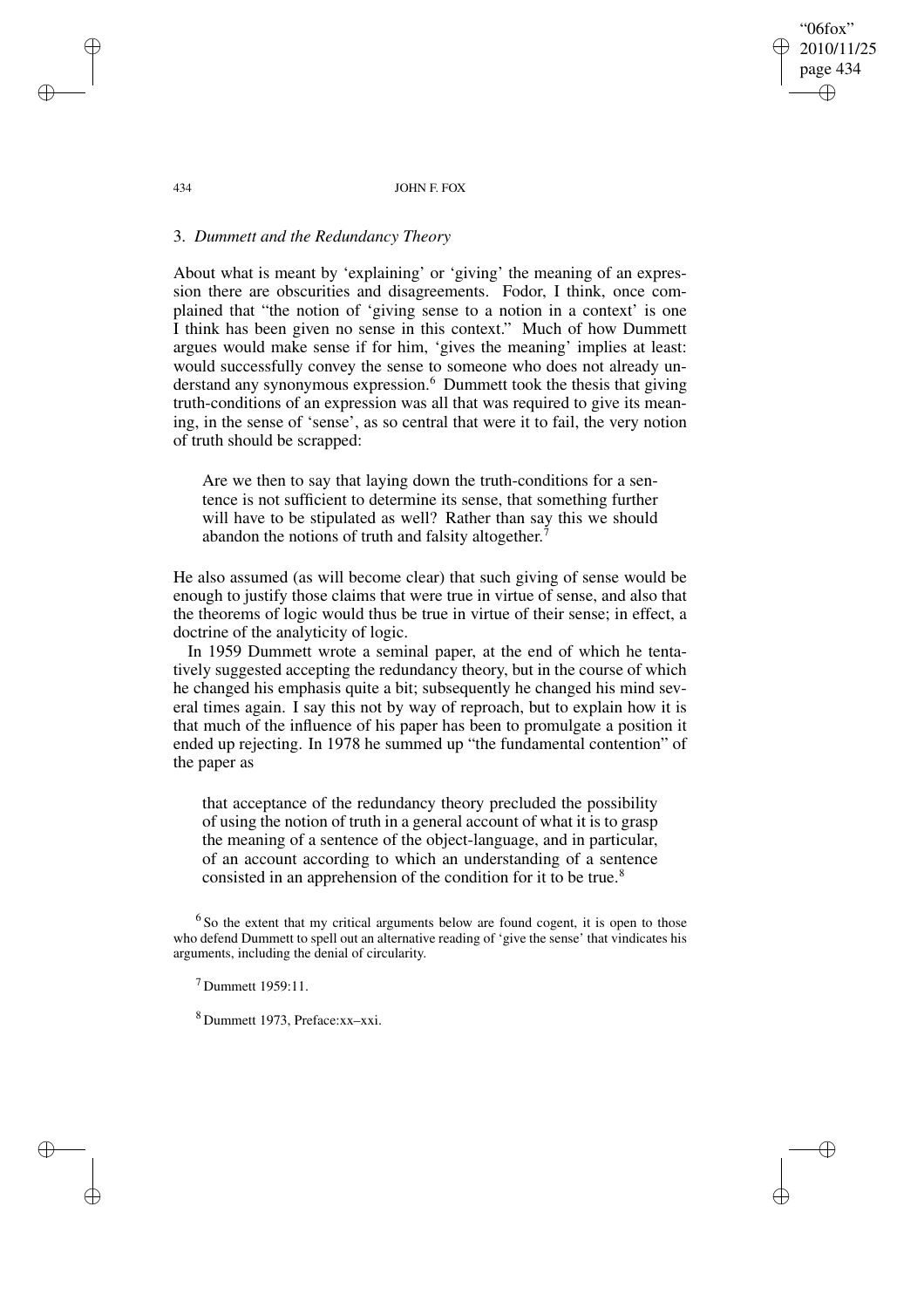✐

✐

✐

✐

This contention is absolutely sound. However, in this original paper, Dummett had presented this incompatibility largely by arguing against the redundancy theory on the basis of the contrary intuitions, and these arguments proved influential. Since he went on to show neither that nor how these intuitions failed, he left the impression that to reject them would be a costly and near-desperate measure to which we might be driven were we to insist on a redundancy theory. I shall show, to the contrary, that we are rationally driven to such rejection even if we find the redundancy theory absurd.

I shall label TT the thesis that the sense of logical particles is given by truth-tables in a way that justifies their use. The "redundancy theory" of truth, as Dummett uses the phrase, is that " $p$ " is true [false]" is equivalent in meaning to '[not]  $p$ '. Here is how he sees TT as leading to rejecting the redundancy theory:

... we often make statements of the form  $P$  or  $Q$ ' when the ultimate evidence for making them . . . is neither evidence for the truth of P nor evidence for the truth of Q. The most striking instance of this is the fact that we are prepared to assert any statement of the form  $\Delta P$  or not P', even though we may have no evidence either for the truth of P or for the truth of 'not  $P'$ . In order to justify asserting  $P$  or not  $P$ , we appeal to the truth-table explanation of the meaning of 'or'. But if the whole explanation of the meanings of 'true' and 'false' is given by 'It is true that  $p$  if and only if  $p'$  and 'it is false that  $p$  if and only if not  $p'$ , this appeal fails. The truth-table tells us, e.g., that from P we may infer 'P or Q' (in particular, 'P or not  $P$ ); ... The truth-table does not show us that we are entitled to assert  $'P$  or not  $P'$  in every possible case, since this is to assume that every statement is either true or false; but, if our explanation of 'true' and 'false' is all the explanation that can be given, to say that every statement is either true or false is just to say that we are always justified in saying  $\mathcal{P}$  or not  $P^{\prime}$ .

So if a redundancy theory were sound, appeal to truth-tables would fail to give the meaning of connectives in a way that justified their use.

✐

<sup>9</sup> Dummett 1959:6–7. Notice that Dummett interprets those who offer B as an explication of A as holding that 'saying A' is the same as 'saying *we are justified in saying that* B'; this is of course in general mistaken. It is not relevant to the argument here, but he can legitimately attribute this equating only to those who espouse a "verificationist" account of 'true' and offer B as an explication of '*A is true*'. It is especially mistaken in this case, for he is explicitly considering those who offer a redundancy rather than a verificationist account of 'true'.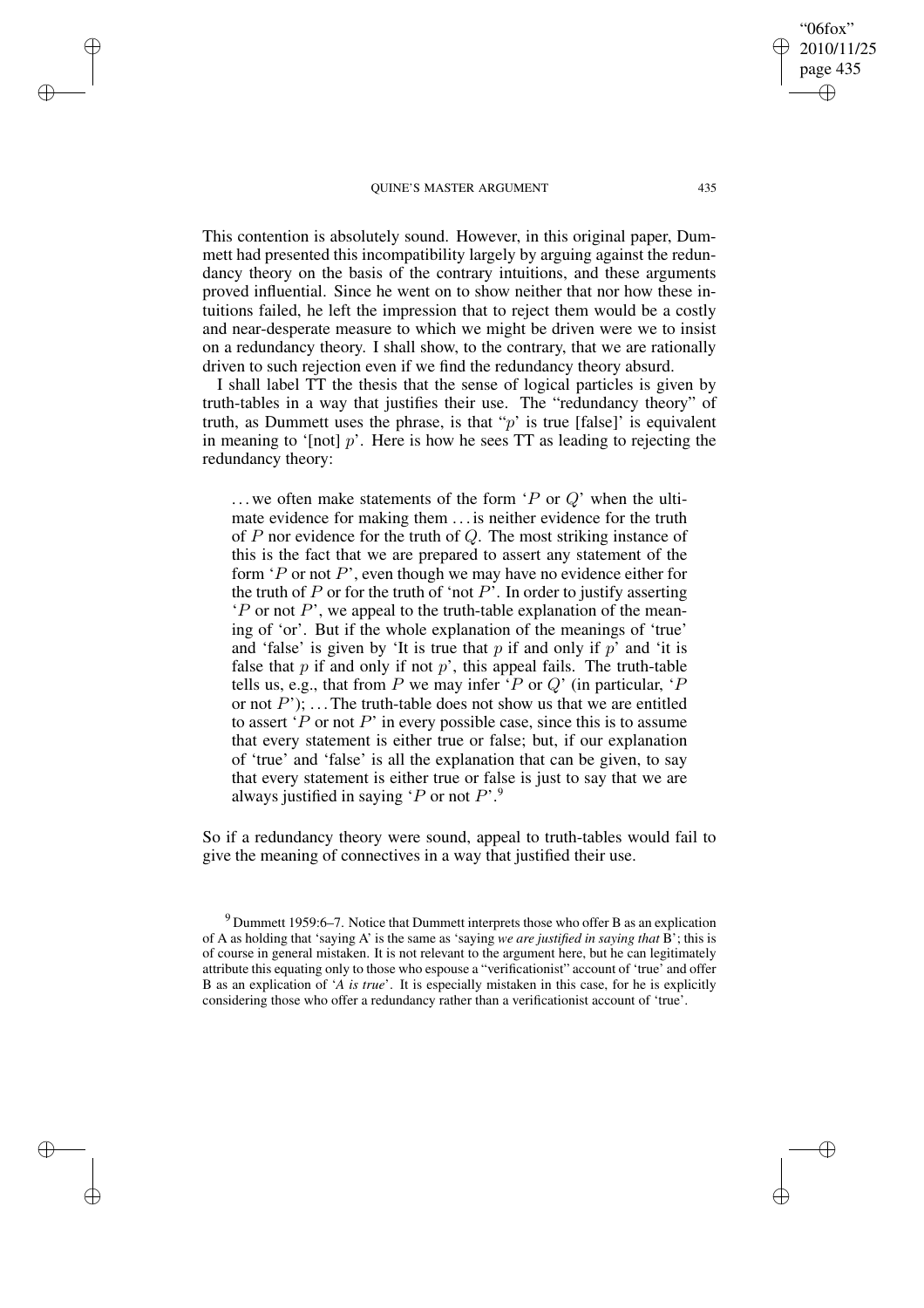#### 436 JOHN F. FOX

"06fox" 2010/11/25 page 436

✐

✐

✐

✐

However, such an appeal would fail in any case. It falls foul of the following dilemma: it is either unnecessary or ineffective.

- (1) For an appeal to the truth-table account of the meaning of the connectives to justify asserting anything, e.g.  $\cdot$  P or not P', an understanding of the meaning (as thus explicated) must suffice for the justification.
- (2) For such an appeal to be needed, we must lack such understanding until the truth-table explication is given to us.
- (3) But if we do lack such understanding, we will fail to understand the explication, and so it will not be effective.

Dummett is right in remarking that the truth-table does not show us that we are entitled to assert 'P or not P' in every possible case, and that the extra assumption required is that every statement is either true or false. He is also right that since according to the redundancy theory, asserting that every statement is either true or false is equivalent to asserting  $\Delta P$  or not P in all cases, and so that if the redundancy theory is right the justification would be the sheerest question-begging. But for this conclusion, the redundancy theory is redundant. Let us set it aside. After all, for the extra information 'every statement is either true or false' to help us, we must already understand the idiom 'either . . . or . . .'. So if we do not understand it already, the truth-table account is useless. But if we do already understand it, the account is not needed for us to understand it. So the claim that the truth-tables give the meaning of the connectives, and so provide the justification for (e.g.) the law  $P$  or not P', is indefensible. Nothing in this argument depends on accepting a redundancy theory. It is simply an adaptation of Quine's master argument.

Understanding is no all-or-nothing matter. Does this dilemma fail by wrongly treating it as such? Can we defend TT by building in the idea that understanding develops in stages? Let us assume that prior to the truthtable explication, we have a more basic understanding of logical connectives than it expounds: say, the understanding provided by their introduction and elimination rules. This might well have been in Dummett's mind. For this interpretation fits with his partiality towards intuitionistic logic, whose elimination rules licence concluding from  $A$  to no more than would, by the introduction rules, have warranted  $A$  in the first place; a feature nice enough to be a major independent motivation for such partiality. Given this feature, reminiscent of definitions, it is tempting to say that the entire meaning is provided by the introduction rules alone, and that this being the entire meaning justifies the elimination rules. It fits with his saying "we can give an account of the meaning of 'and' by saying that we are in a position to assert 'P and  $Q'$  when and only when we are in a position to assert  $P$  and in a position to

✐

✐

✐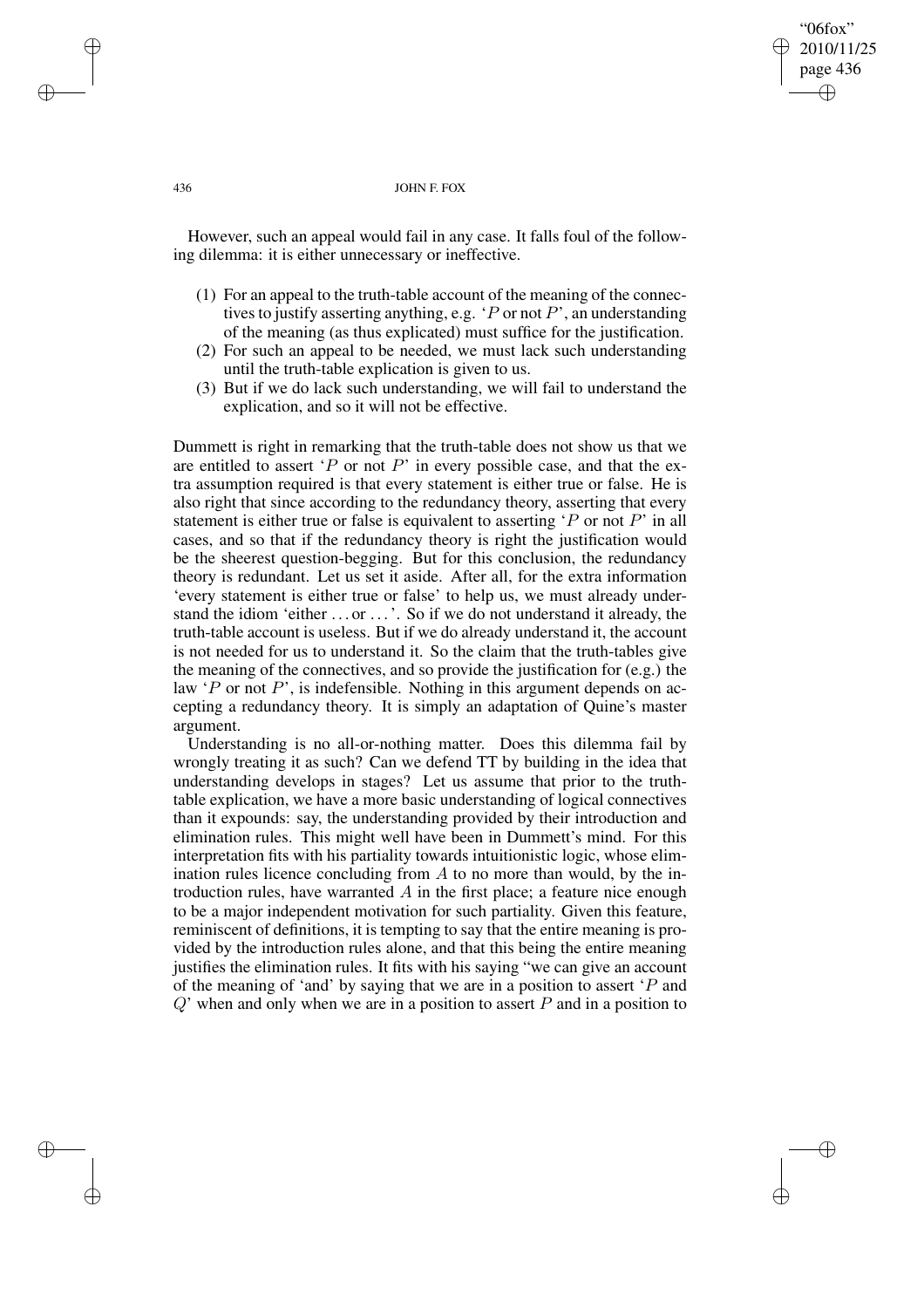assert  $Q$ ."<sup>10</sup> It fits with his finding it particularly problematic that "we often assert 'P or Q' when we are not either in a position to assert P or in a position to assert  $Q_1 \ldots$  we are prepared to assert any statement of the form  $\overline{P}$  or not P', even though we may have no evidence either for the truth of P or for the truth of 'Not  $P$ '."<sup>11</sup> It fits, too, with his remark that "we learn the sense of the logical operators by being trained to *use* statements containing them" and with his illustrating this entirely in terms of introduction and elimination rules for the operators. $^{12}$ 

The assumption we are considering is that such rules provide our basic understanding, not our complete understanding, of the connectives. The stronger assumption would lead to no logic stronger than intuitionistic logic, and so would not lead to acceptance of excluded middle, i.e. of the universal truth of 'p or not p'. The weaker leaves room for a classical "topping up" of the basic meaning of 'or'; and adherence to excluded middle demands it. The suggestion is that truth-tables would then provide just the required topping-up. And if a basic understanding of 'or' is already provided in the rules 'We are in a position to assert 'P or  $Q$ ' when we are in a position to assert  $P'$  and 'We are in a position to assert ' $P$  or  $Q'$  when we are in a position to assert  $Q'$ , there need be no circularity in the appearance of 'or' in the truth-table explication.

Unfortunately, this route too is of no use for its purpose. Much the same dilemma blocks the way. The crucial premise in the supposed justification of  $P$  or not P' by appeal to truth-tables is 'every statement is either true or false'. But how is the 'either . . . or' of *this* premise to be understood? If the understanding of 'either . . . or' in this premiss is *merely* that provided by the two introduction rules, the premiss is *unwarranted*, and the justification fails. The premiss is only justified on the *already topped up* reading; indeed, the need for topping up was *because* of the need to justify it. However, if we here *already* understand 'or' in the topped up sense, there is no need for appeal to truth-tables to provide such understanding. The dilemma is as before: either the job can't be done, or it doesn't need doing. So even with a picture of meaning being laid on in layers, first by introduction rules and second by truth-tables, there is still circularity in the upper layer.

Dummett is aware that the presence of 'and' in the text quoted to note 10 suggests a circularity. In its immediate sequel he tries to scotch this idea:

 $10$  Dummett 1959:6.

 $11$  Ibid.

✐

✐

✐

✐

<sup>12</sup> Dummett 1959:17.

"06fox" 2010/11/25 page 437

✐

✐

✐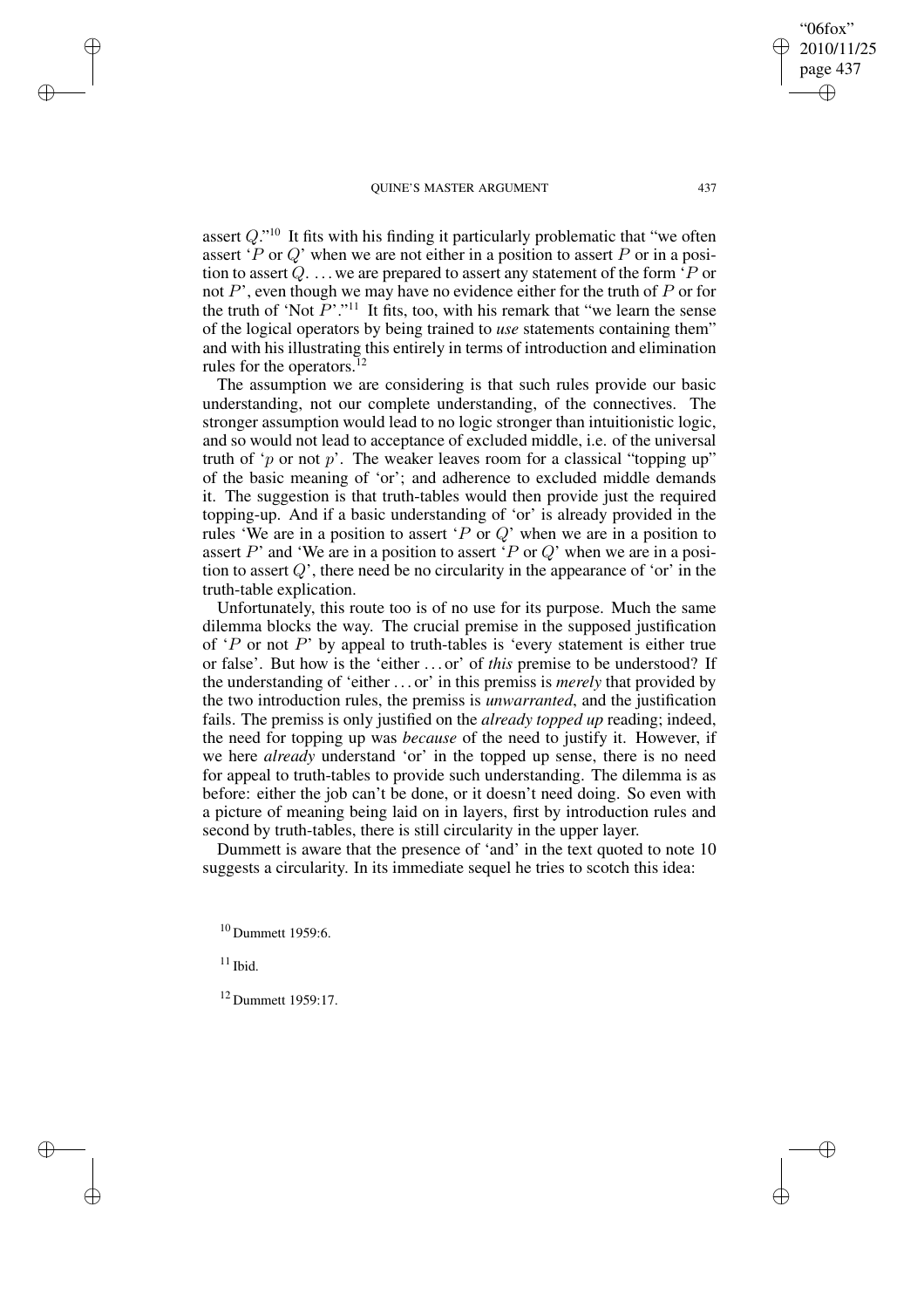438 JOHN F. FOX

"06fox" 2010/11/25 page 438

✐

✐

✐

✐

... We can give an account of the meaning of 'and' by saying that we are in a position to assert  $\ulcorner P$  and  $Q\urcorner$  when and only when we are in a position to assert  $P$  and in a position to assert  $Q$ . (This is not circular: one could train a dog to bark only when a bell rang *and* a light shone without presupposing that it possessed the concept of conjunction.) But, if we accept a two-valued logic, we cannot give a similar explanation of the meaning of 'or'. We often assert  $\ulcorner P$  or  $Q^{\dagger}$  when we are not either in a position to assert P or in a position to assert  $Q.^{13}$ 

This rebuttal is gloriously irrelevant. For what he is arguing is not circular is: giving an account of the *meaning* of 'P and Q' by *saying* that we may assert it just when we may assert P *and* may assert Q. No-one who does not already understand 'and' will learn its meaning *from this account*, even if they are patted on the head, given some meat and told 'Good dog'.

Quine's master argument shows that neither the proof-theory nor the semantic theory of logical constants can be elucidated except on the basis of prior understanding of such constants or their functional equivalents. In this clear sense at least, it is false that truth-tables give or explain the meaning of logical constants. Dummett says

We naturally think of truth-tables as giving the explanation of the sense which we attach to the sign of negation and to the connectives, an explanation which will show that we are justified in regarding certain forms of statement as logically true. It now appears that if we accept the redundancy theory of 'true' and 'false' — the theory that our explanation gives the whole meaning of these words — the truth-table explanation is quite unsatisfactory. More generally, we must abandon the idea which we naturally have that the notions of truth and falsity play an essential role in any account either of the meaning of statements in general or of the meaning of a particular statement.<sup>14</sup>

But that truth-tables fulfil this role is refutable, independently of the redundancy theory.

Dummett saw an analogous difficulty for negation:

<sup>13</sup> Dummett 1959:6.

<sup>14</sup> Dummett 1959:7.

✐

✐

✐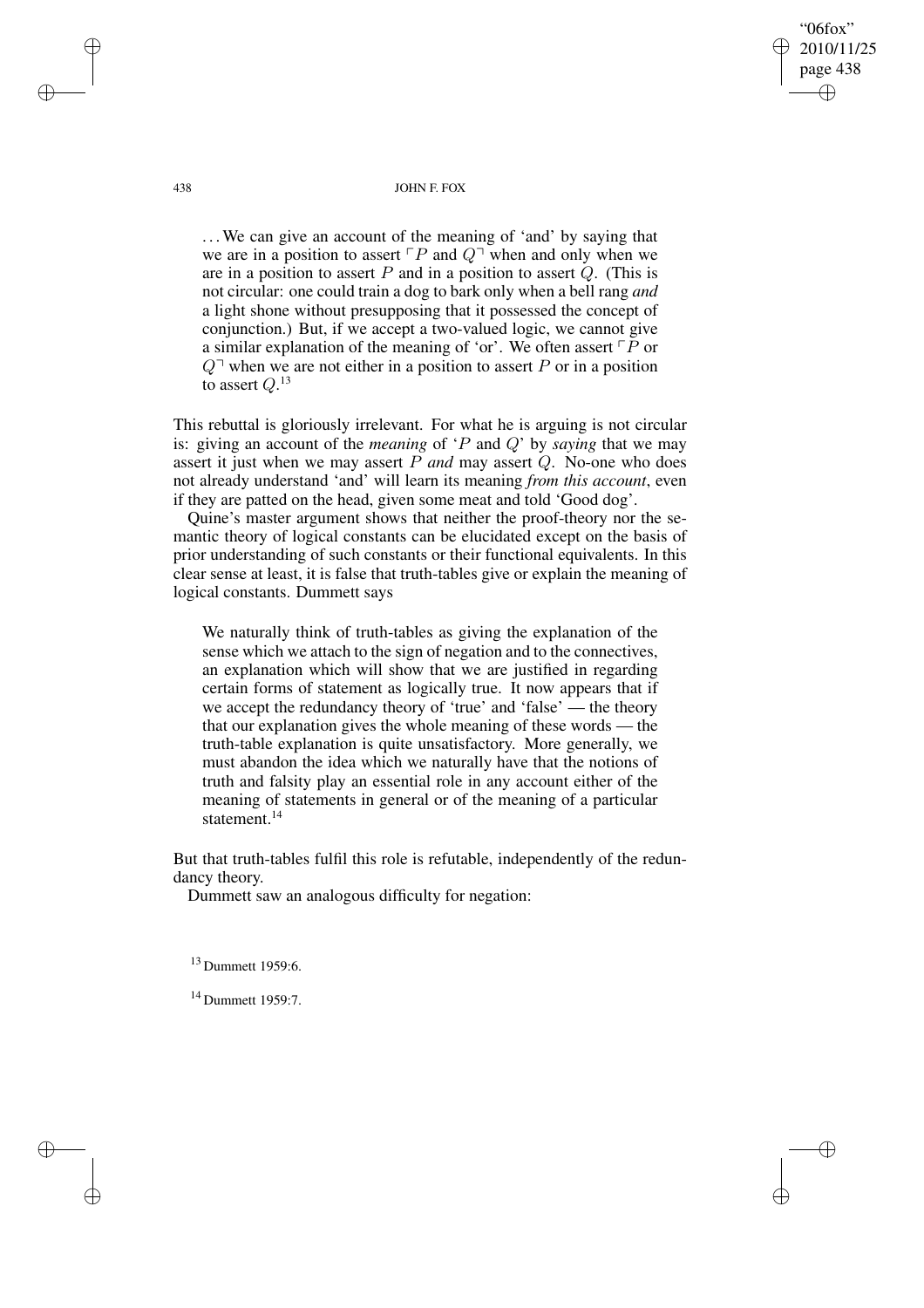"06fox" 2010/11/25 page 439 ✐ ✐

✐

✐

A popular account of the meaning of the word 'true' . . . is that 'It is true that P' has the same sense as the sentence  $P$ .<sup>15</sup> ... If we are to give an explanation of the word 'false' parallel to our explanation of the word 'true' we shall have to say that 'It is false that  $P$ ' has the same sense as the negation of  $P$ . In logical symbolism there exists a sign which, put in front of a sentence, forms the negation of that sentence; but in natural languages we do not have such a sign. We have to think to realise that the negation of 'No one is here' is not 'No one is not here' but 'Someone is here'; there is no one rule for forming the negation of a given sentence. Now according to what principle do we recognize one sentence as the negation of another? It is natural to answer: the negation of a sentence  $P$  is that sentence which is true if and only if  $\overline{P}$  is false and false if and only if  $P$  is true. But this explanation is ruled out if we want to use the notion of the negation of a sentence in order to explain the sense of the word 'false'.<sup>16</sup>

So far, this seems to me (but for the idea that it is "natural" to offer this answer) lucid and correct. The infixed 'not' in English sometimes forms a negation but sometimes does not: 'John does not like bran' negates 'John does like bran', but 'Somebody does not like bran' does not negate 'Somebody likes bran'. So in judging what is the negation of what, we go not just by (surface) syntactical features, but more by our understanding of sense. (I use the word without prejudice; that is, setting aside problems about whether the usual connotations of 'sense' suggest a right theory about precisely what kind of 'more' is required.) According to what principle, Dummett asks, do we recognize one sentence as the negation of another? He in effect demands that a reasonable answer must deal with sameness of sense; just as with the question of how we recognize meaninglessness, (surface) syntax does not provide the whole story. And this seems right.

<sup>15</sup> For this remark to make grammatical sense, it must be a sentence that substitutes for the first occurrence of 'P' and a *name* of a sentence that substitutes for its second. This infelicity can be patched up, e.g. by replacing 'It is true that  $P'$  with ' $P$  is true'. Is it mere pedantry to draw attention to such easily mended infelicities? I suggest not, because they hide matters that can prove crucial. I show that we cannot understand semantically lowered expressions only in virtue of prior understanding of semantically raised ones, and that this undermines arguments Dummett took to be powerful; a notation that hid which was which may have helped him fail to realize this.

<sup>16</sup> Dummett 1959:4–6.

✐

✐

✐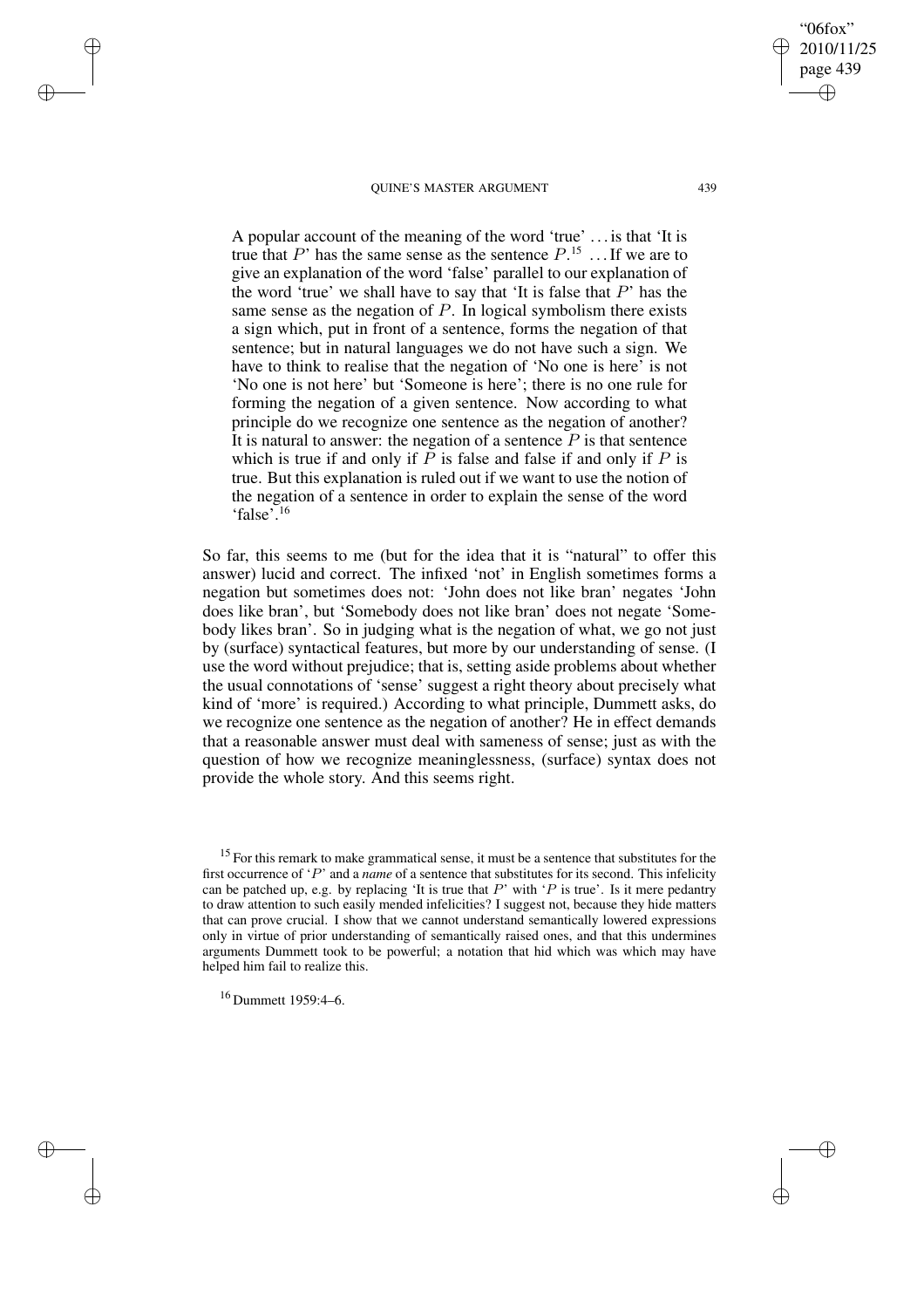"06fox" 2010/11/25 page 440 ✐ ✐

✐

✐

#### 440 JOHN F. FOX

He then suggests that we can only understand the general concept of a sentence's negation in terms of the concept of falsity, as that sentence which is true exactly when the original is false and vice versa.

But it *could not be* that we only understood our idioms in virtue of such semantic ascent. Ascent would not enable us to recognize (e.g.) that 'Everybody likes bran' is a negation of 'There is somebody who does not like bran' and that 'John likes bran' is a negation of 'John doesn't like bran' *unless we already understood these four sentences*; in particular, unless we already understand such idioms as 'doesn't' and 'not'. And in understanding the signs which serve to negate, we understand enough to be in a position to notice that they function in the same way. This is a judgment about sense. In fact, it seems exactly the judgment required to satisfy Dummett's reasonable demand. So the rebuttal of Dummett is essentially the same dilemma as before: if we do not already understand the logical particles we use, appeal to the notions of truth and falsehood will fail to provide such understanding; if we already have such understanding, such appeal is not needed to provide it. This is again applying Quine's master argument.

# 4. *Russell on the Meaning of Truth-Functional Conjunctions*

TT can perhaps be fathered on Bertrand Russell; for having explained truthtables, he added "The meaning of disjunction will be entirely explained by the above schema."<sup>17</sup> The cited schema in effect says: 'p or  $q$ ' is true if both 'p' and 'q' are true, and is true if 'p' is true and 'q' is not true, and is true if 'p' is not true and 'q' is true, and is not true if both 'p' and 'q' are not true. So Quine's query has force: if we are thus prepared to make free use of 'if' and 'not' in explaining the meaning of 'or', why not do it by a direct definition: p or  $q =_{df}$  if not p, q?

Russell may have thought he had explained the truth-conditions of the contexts of such terms "outright". But he had not; he had explained them only by use of synonymous expressions. I doubt if he even thought he had; his main concern in "explaining the meaning" was to explain the *reference*, and in the case of these conjunctions, to argue that they did not have any: 'you must not look about the real world for an object which you can call  $\cdot$ or".<sup>18</sup>

Russell took himself to be elaborating Wittgenstein's ideas;<sup>19</sup> but Wittgenstein of course thought that one could show what one could not state, and

<sup>17</sup> Russell 1919:65.

 $18$  Loc. cit.

<sup>19</sup> Ibid.:31.

✐

✐

✐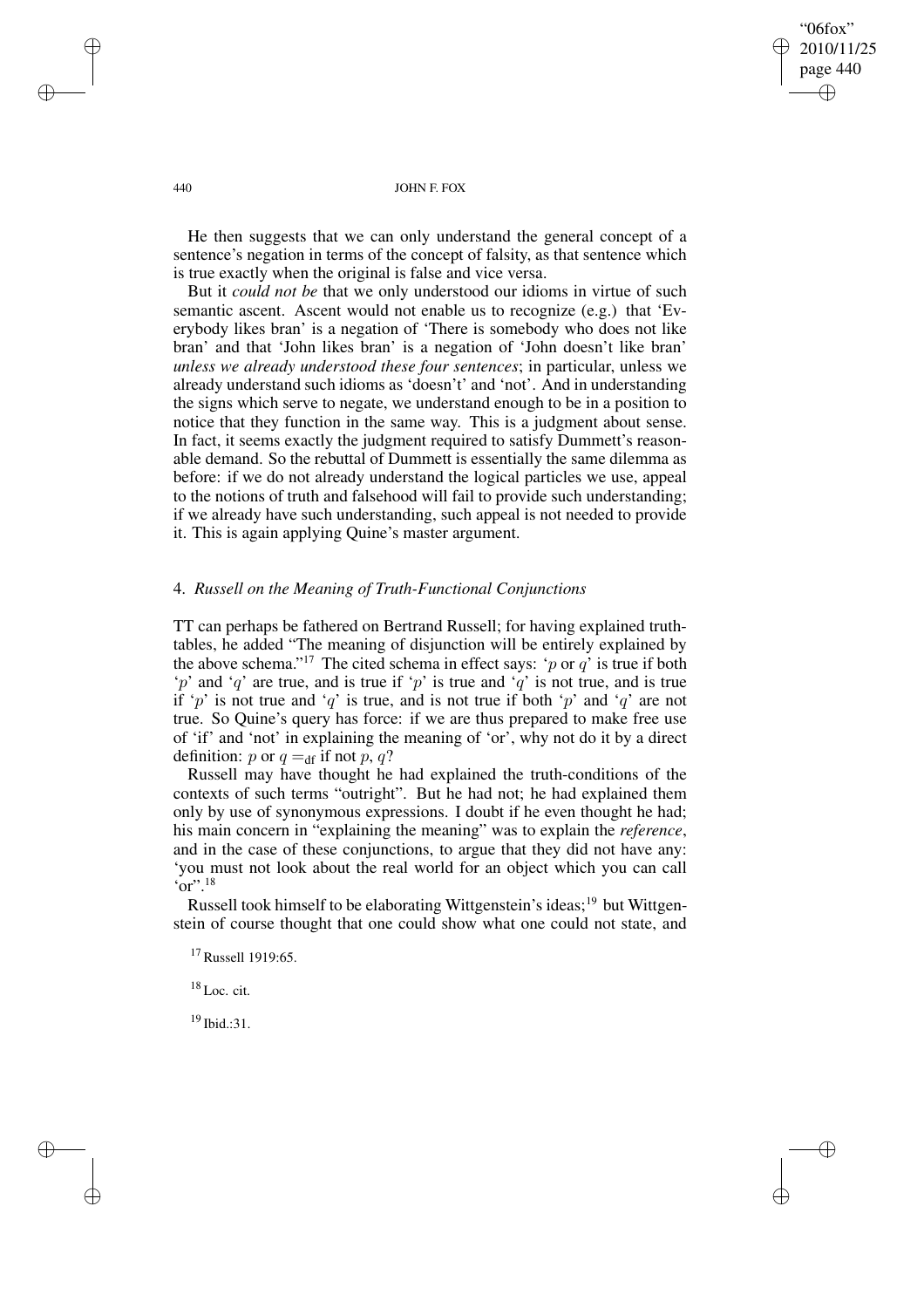may well have thought that the truth-table picture showed how truth-functional connectives worked. Still, without a prose explication (of just the kind deemed unstatable) of what the picture is meant to do, it would generally fail to do its showing; and once such an explication is understood the picture is superfluous, except perhaps as a pictorial mnemonic.

### 5. *Prior's Runabout Inference Ticket*

✐

✐

✐

✐

Prior's brief 'The Runabout Inference Ticket', aptly described by Belnap as "a gem, reminding one of Lewis Carroll's 'What the Tortoise said to Achilles"', is like that paper in drawing no explicit moral. Prior introduces by definition a connective 'tonk', with a perfectly good introduction rule (half of the introduction rules for 'or'):

$$
\frac{A}{A \tanh B}
$$

and with a perfectly good elimination rule (half of the elimination rules for 'and'):

$$
\frac{A \tanh B}{B}
$$

whose use would remarkably simplify both proofs and the task of finding them: any  $B$  could be derived from any  $A$  in two steps.

He does not characterize in detail the doctrines of "analytic validity" he intends this connective to discredit. In context, the doctrine seems to be that 1) connectives, e.g. 'and', can be introduced by definition as having just the meaning specified by stipulating introduction and elimination rules for them, 2) this guarantees that the claim that inferences in accord with such rules are valid is analytic, and 3) it is not necessary to have an antecedent idea of the independent meaning of the connectives.

In the best of the replies, Belnap undertook to defend the first and third of these claims. He did not explicitly discuss the second; though clearly, a major philosophical question Prior was raising is whether it is defensible. What Belnap saw as required was a motivated way of discriminating among proposed definitions, so that those of connectives like 'and' proved acceptable while those of connectives like 'tonk' proved unacceptable. His key ideas were that there were uncontroversial logical requirements for soundness of definitions, which, though they had not before been explicitly adapted to

"06fox" 2010/11/25 page 441

✐

✐

✐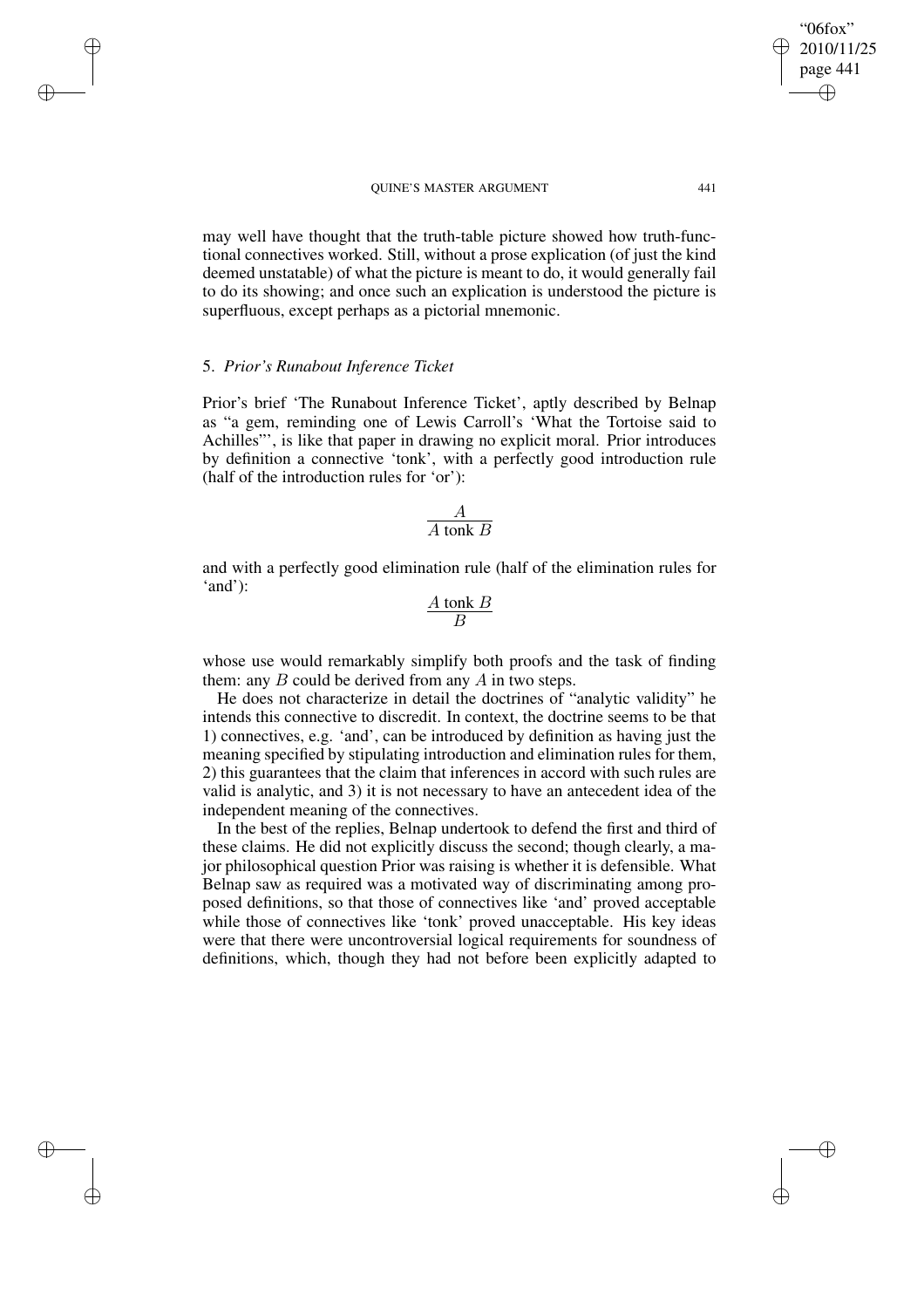"06fox" 2010/11/25 page 442 ✐ ✐

✐

✐

#### 442 JOHN F. FOX

the question of defining connectives through intelim rules, could straightforwardly be so adapted; and that so adapted, they would discriminate acceptable from unacceptable connectives. The two requirements he elaborates are those of conservativeness and of uniqueness.

Conservativeness Belnap understood standardly: a definition is conservative iff no formula in notation available in the system before it is introduced is provable with its help that was not already provable without it. The system relative to which one's very first definitions should be judged for conservativeness is, Belnap suggests, the pure theory of deducibility as expounded by Gentzen. This contains an axiom,  $A \vdash A$ , and rules of weakening, permutation, contraction and transitivity. Conservativeness guarantees relative consistency. Belnap collapses the demand for existence into that for such consistency: "One bears the onus of proving at least consistency (existence)."<sup>20</sup>

His definition of uniqueness is this. A binary connective plonk is unique iff, if any connective plink obeys the defining intelim rules of plonk,

(1) 
$$
A_1, \ldots, B
$$
-plonk-C, ...,  $A_n \vdash D$  if and only if  $A_1, \ldots, B$ -plink-C, ...,  $A_n \vdash D$ ,

and

(2) 
$$
A_1, \ldots, A_n \vdash B
$$
-plonk-C if and only if  $A_1, \ldots, A_n \vdash B$ -plink-C.

The analogous account for unary connectives would be that a connective squidge is unique iff, if any connective squodge obeys the defining intelim rules of squidge,

(1)  $A_1, \ldots$ , squidge-B, ...,  $A_n \vdash C$  if and only if  $A_1, \ldots$ , squodge-B,  $\ldots$ ,  $A_n \vdash C$ ,

and

✐

✐

(2)  $A_1, \ldots, A_n \vdash$  squidge-B if and only if  $A_1, \ldots, A_n \vdash$  squodge-B.

### 6. *Technical Digression*

However, there are some technical problems with defending the connectives of any logic in these terms. The basic relevant facts are these.

1) Adjoined to the pure theory of deducibility, the customary rules for conditionals do not define a unique connective. 2) Assuming the conditional thus

<sup>20</sup> Belnap 1962.

✐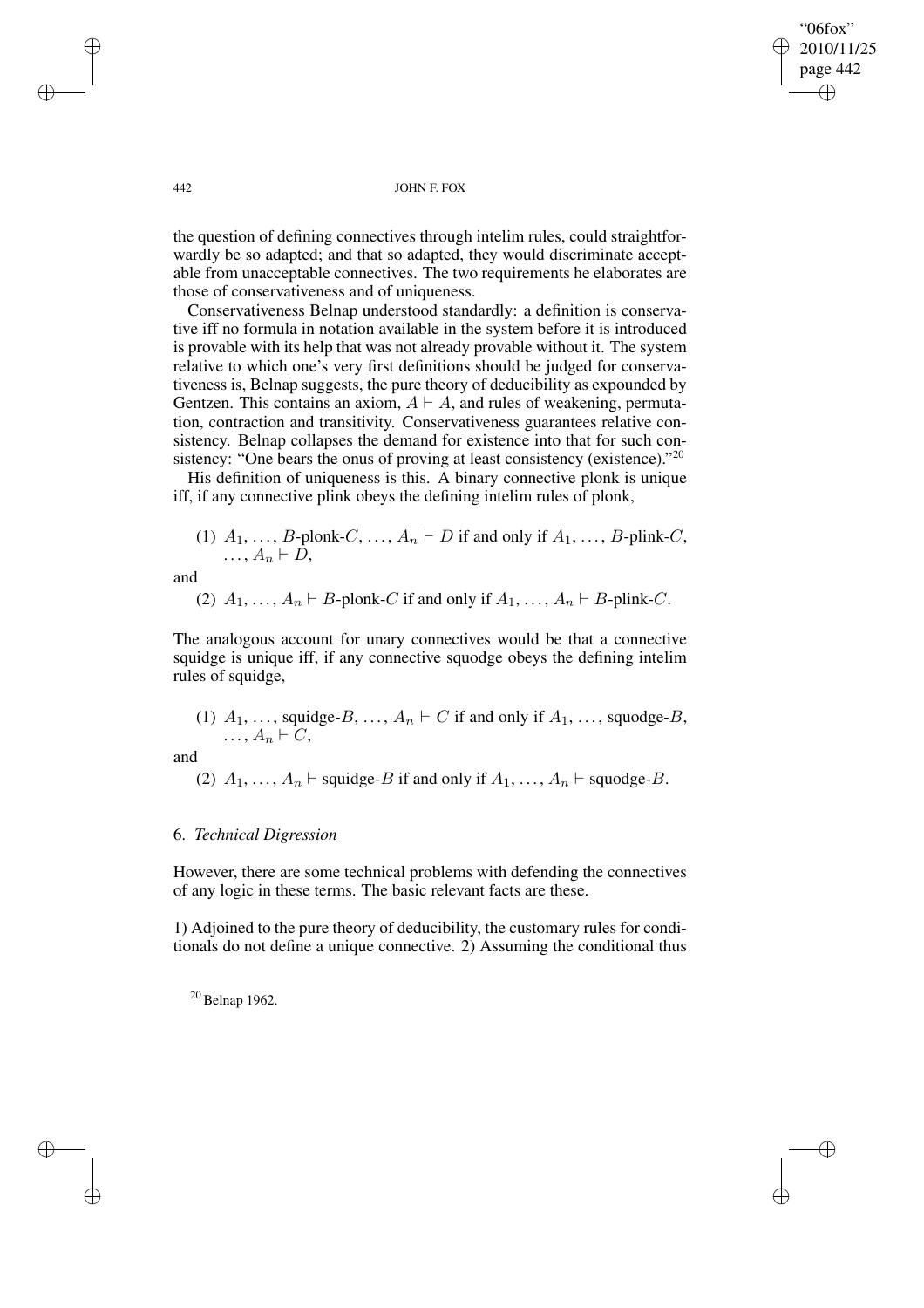standardly introduced, the negation rules for classical logic are not conservative. 3) The negation rules for any logic weaker than classical logic do not define a unique connective.

The customary intelim rules for conditionals are

$$
(A_1, \ldots, A_n, A \vdash B) > (A_1, \ldots, A_n \vdash (A \rightarrow B))
$$
\n
$$
(A \rightarrow B), A \vdash B
$$

If these are adjoined to the pure theory of deducibility, we do not have

 $((A \rightarrow B) \rightarrow A) \vdash A$ .

After all, these rules give the intuitionistic fragment of the logic of pure conditionals, of which " $((A \rightarrow B) \rightarrow A) \rightarrow A$ " is not a theorem.

However, let us define '⇒' by the introduction rule for '→', and *two* elimination rules, the rule for  $\rightarrow$  and the rule

$$
((A \Rightarrow B) \Rightarrow A) \vdash A.
$$

This gives us the classical material conditional. Since this last rule does not hold for the connective '→' but does hold for '⇒', they are distinct connectives; so since all the rules that hold for ' $\rightarrow$ ' hold for ' $\Rightarrow$ ', ' $\rightarrow$ ' is not unique.

Customary classical intelim rules for 'not' are

$$
(A_1, ..., A_n, A \vdash B), (C_1, ..., C_k, A \vdash not B) > (A_1, ..., A_n, C_1, ..., C_k \vdash not A)
$$

and

and

✐

✐

✐

✐

not not  $A \vdash A$ .

If to the system consisting of the pure theory of deducibility plus the rules for '→' we adjoin these rules as the definition of 'not', we find that it is now demonstrable that

$$
\vdash (((A \to B) \to A) \to A)
$$

"06fox" 2010/11/25 page 443

✐

✐

✐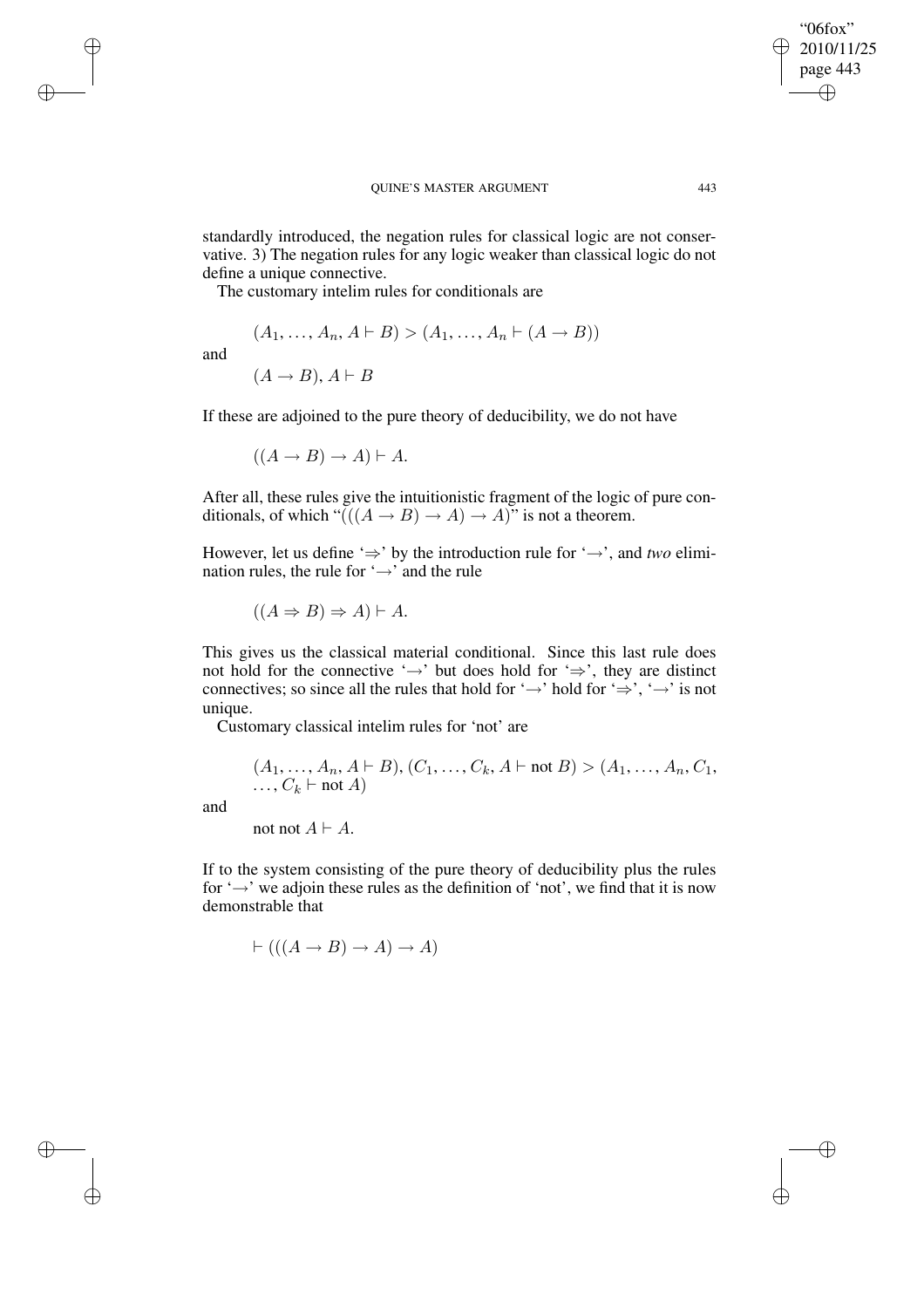✐

✐

#### 444 JOHN F. FOX

So the definition is not conservative. We can adjoin a definition — of 'nohow', say — which *is* conservative; the introduction rule is as for 'not', but the elimination rule is instead

A, nohow  $A \vdash B$ 

'Not' is classical and 'nohow' intuitionistic negation. 'Nohow', however, is not unique. For 'not' also obeys all its rules, but we do not have

nohow nohow  $A \vdash A$ .

Any negation rules strong enough to yield this yield classical logic, while any not so strong fail to be unique just because this rule could consistently be added. Does this show that uniqueness and conservativeness cannot be satisfied together? No, because our assumptions have included those about the *order* in which rules have been introduced. If we *first* adjoin 'not' to the pure theory of deducibility and *then* introduce '→' as above, conservativeness and uniqueness will be satisfied by both definitions, and  $\rightarrow$  will serve as the classical conditional.

Does this make Belnap's suggested repair adequate? Here is a reason for doubt. Since it is natural to introduce ' $\rightarrow$ ' before 'not', it is clear that a natural and easy way of introducing the connectives violates his requirements. We only realize that an alternative order meets them in virtue of much subsequent metatheory. But if we are to adapt general logical accounts of definition to the task of defining connectives, we surely should demand what such accounts generally demand: not only that our definitions have certain desirable features (such as relative consistency), but that they *decidably* satisfy certain requirements which are independently motivated and which give a general guarantee that they have such features.

The analogue for connectives of one such general requirement is, informally stated, this. What is by definition derivable from an expression should coincide with what by definition licences its derivation. This, along with the idea that the intelim rules provide definitions, harks back to Gentzen's original exposition of intelim rules in 1934: 'The introductions represent, as it were, the "definitions" of the symbols concerned, and the eliminations are no more, in the final analysis, than the consequences of these definitions. . .In eliminating a symbol, we may use the formula with whose terminal symbol we are dealing only 'in the sense afforded by the introduction of the symbol.' $^{21}$ 

<sup>21</sup> Gentzen 1934:80.

✐

✐

✐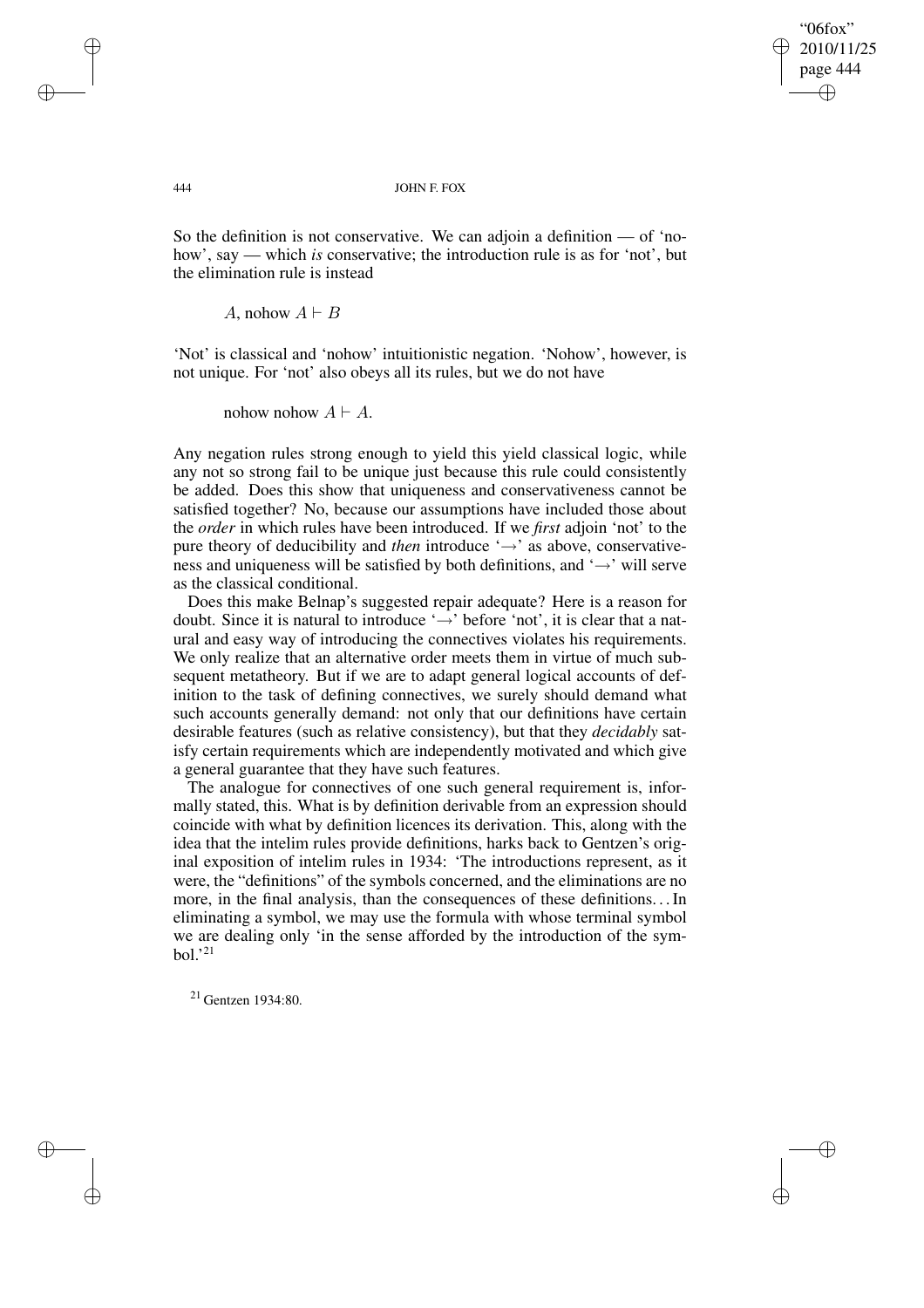This Prawitz called the principle of inversion. Now though intuitionistic logic can be presented in a way that satisfies this requirement, no logic with stronger negation-elimination rules can; and while classical logic can be presented in a way that satisfies uniqueness, no logic with weaker negationelimination rules can. So if we have negation, we cannot have both inversion and uniqueness.

Because I think inversion a plausible enough demand and a beautiful enough result, I would not make Belnap's uniqueness a requirement on intelim rules for connectives, ruling out as it would intuitionistic  $\rightarrow$  as well as 'nohow'. Indeed, Belnap says that uniqueness is not as essential as conservativeness. But I would not want to rule out classical 'not' either, or even the myriad connectives definable in modal and relevance logics. There is room, I think, for a variety of standards of stringency of introduction of connectives through intelim rules, as there is room for a plurality of logics.

# 7. *Back to the Master Argument*

✐

✐

✐

✐

The substantive question is whether any of these standards guarantee the analyticity of the claims that inferences in accordance with such rules are valid. It was primarily to discredit this claim that Prior concocted 'tonk'. So even if 'tonk' can be barred as a monster by finding relevant features distinguishing it from 'and', the substantive question had in general been settled Prior's way in 1935, by Quine's master argument. For this shows that the strategy of defending the analyticity of the claim that inferences involving basic logical constants are valid by giving their meanings by outright definition cannot work. This tells also against Stevenson's reply to Prior, that "the meaning of connectives . . .should be stated in terms of truth-function statements in a meta-language".<sup>22</sup> It clearly holds also if the proposed definitions are in terms of intelim rules rather than truth-conditions.

There are merits to taking Gentzen's account of deducibility as a basis for the proof-theory of different connectives. But it is important not to be hoodwinked into thinking that they enable the introduction of all our logical constants de novo. For they implicitly assume and use some basic 'if-then' connective and some implicit notion of generality, 'for all'. To the extent that logical connectives can be characterized using the theory of deducibility, it is only relative to such implicit primitives that their bedeutung is determined.

Though there is not space here to elaborate the argument, it is here left as an exercise for the reader to show how Quine's 1970 argument also bears

<sup>22</sup> Stevenson 1962:127.

"06fox" 2010/11/25 page 445

✐

✐

✐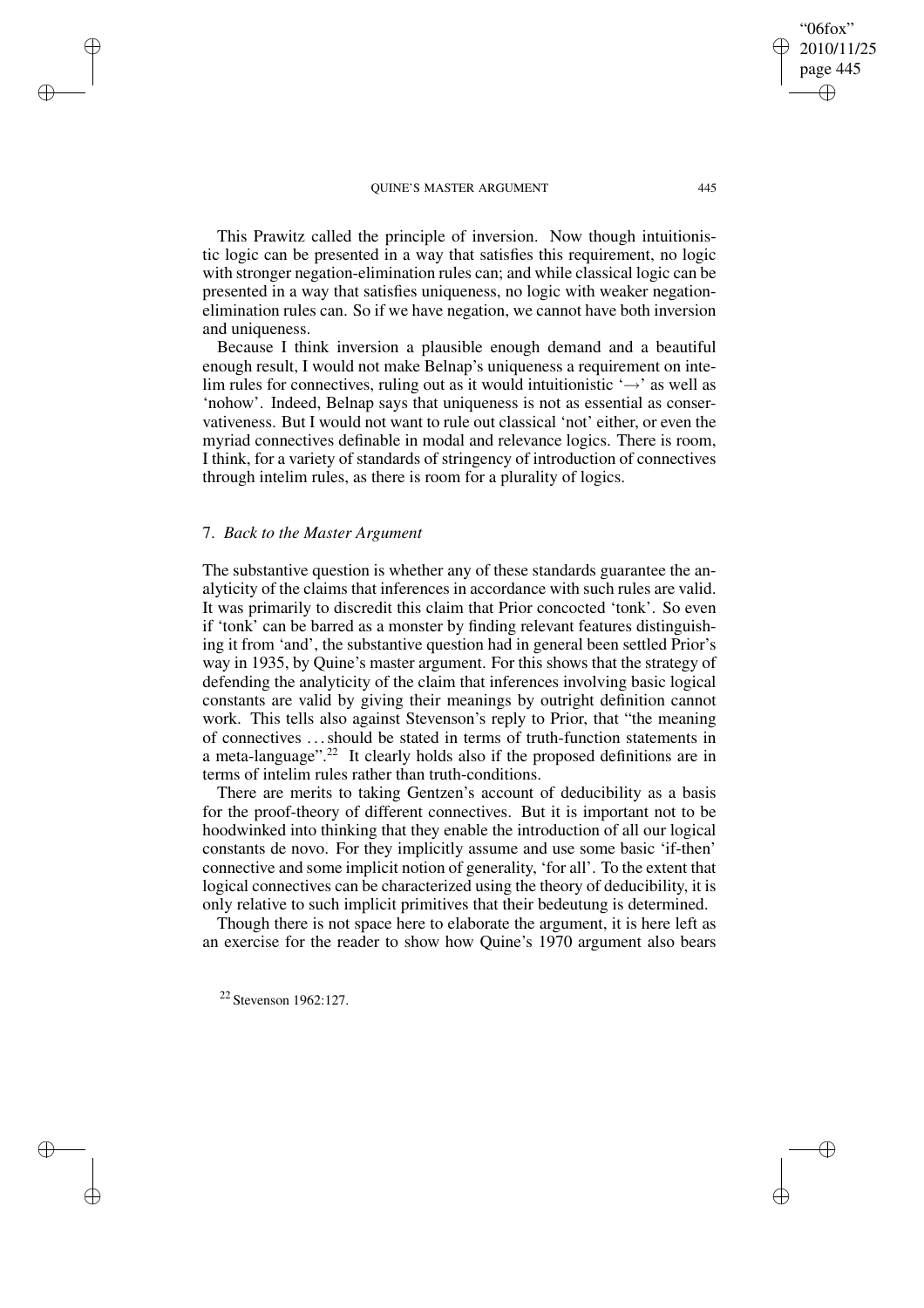"06fox" 2010/11/25 page 446 ✐ ✐

✐

✐

#### 446 JOHN F. FOX

on the early versions of Davidson's programme, in which he argued that the meanings of languages were given by their Tarskian truth-definitions.

> Philosophy Program La Trobe University Victoria 3086 Australia E-mail: J.Fox@latrobe.edu.au

### **REFERENCES**

Belnap, N.D., 1962 Tonk, Plonk and Plink. *Analysis* 22 1962: 130–4.

- Carnap, R., 1947 *Meaning and Necessity* Chicago: University of Chicago Press; 2nd edn, 1956.
- Carroll, L., What the Tortoise Said to Achilles. *Mind N.S. IV* 1895: 278–280.
- Dummett, M., 1959 Truth. *Proceedings of the Aristotelian Society n.s. 59*, reprinted in Dummett 1978 1–19.

Dummett, M., 1972 Postscript in Dummett 1978 19–24.

Dummett, M., 1973 *Frege: Philosophy of Language* London: Duckworth.

- Dummett, M., 1975 What is a Theory of Meaning I. In S. Guttenplan (ed.) *Mind and Language* Oxford: Clarendon Press.
- Dummett, M., 1976 What is a Theory of Meaning II. In Evans & McDowell.

Dummett, M., 1978 *Truth and Other Enigmas* London: Duckworth.

Evans, G. & McDowell J., 1976 (eds) *Truth and Meaning: Essays in Semantics* Oxford: Clarendon Press.

Gentzen, G., Investigations into Logical Deduction. In *The Collected Papers of Gerhard Gentzen*, ed. M. Szabo, Amsterdam: North-Holland 1969.

- Lycan, W.G., 1979 Semantic Competence and Funny Functors. *The Monist* 62 209–222.
- Prawitz, D., 1965 *Natural Deduction: A Proof-Theoretic Study*, Stockholm: Almquist & Wiksell.

Prior, A.N., 1960 The Runabout Inference Ticket. *Analysis* 21 1960: 38–39.

- Russell, B.A.W., 1919 The Philosophy of Logical Atomism, reprinted in & cited from D. Pears (ed.) *Russell's Logical Atomism* London Fontana 1972.
- Quine, W.v.O., 1935 Truth by Convention. In O.H. Lee (ed.) *Philosophical Essays for A.N. Whitehead* New York: Longmans, reprinted in and cited from *The Ways of Paradox and Other Essays*, New York: Random House 1966.
- Quine, W.v.O., 1953 Reference and Modality. In Quine *From a Logical Point of View* New York: Harper Torchbooks.

Quine, W.v.O., *Word and Object*, Cambridge Mass.: MIT Press, 1960.

✐

✐

✐